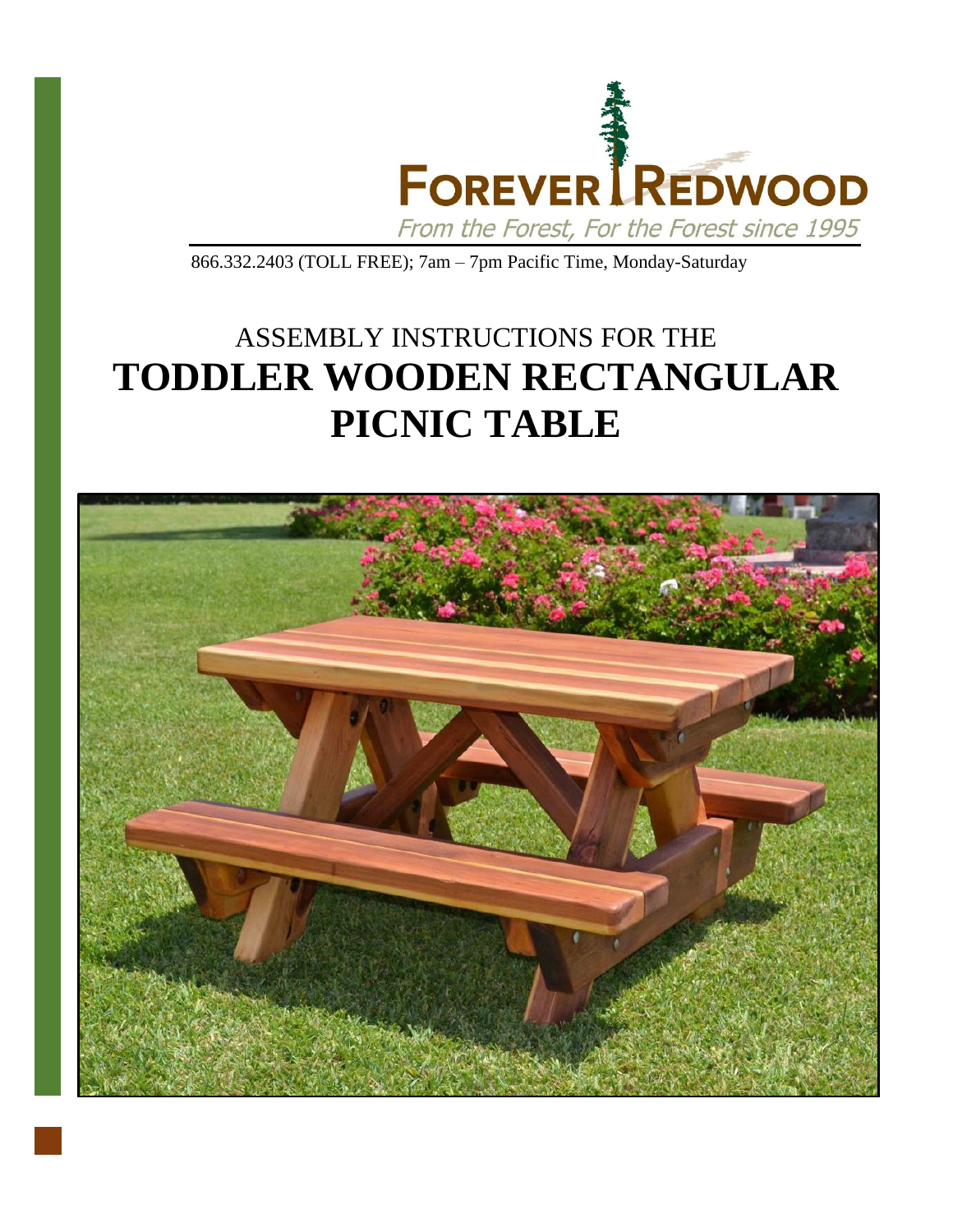



**TODDLER WOODEN RECTANGULAR PICNIC TABLE**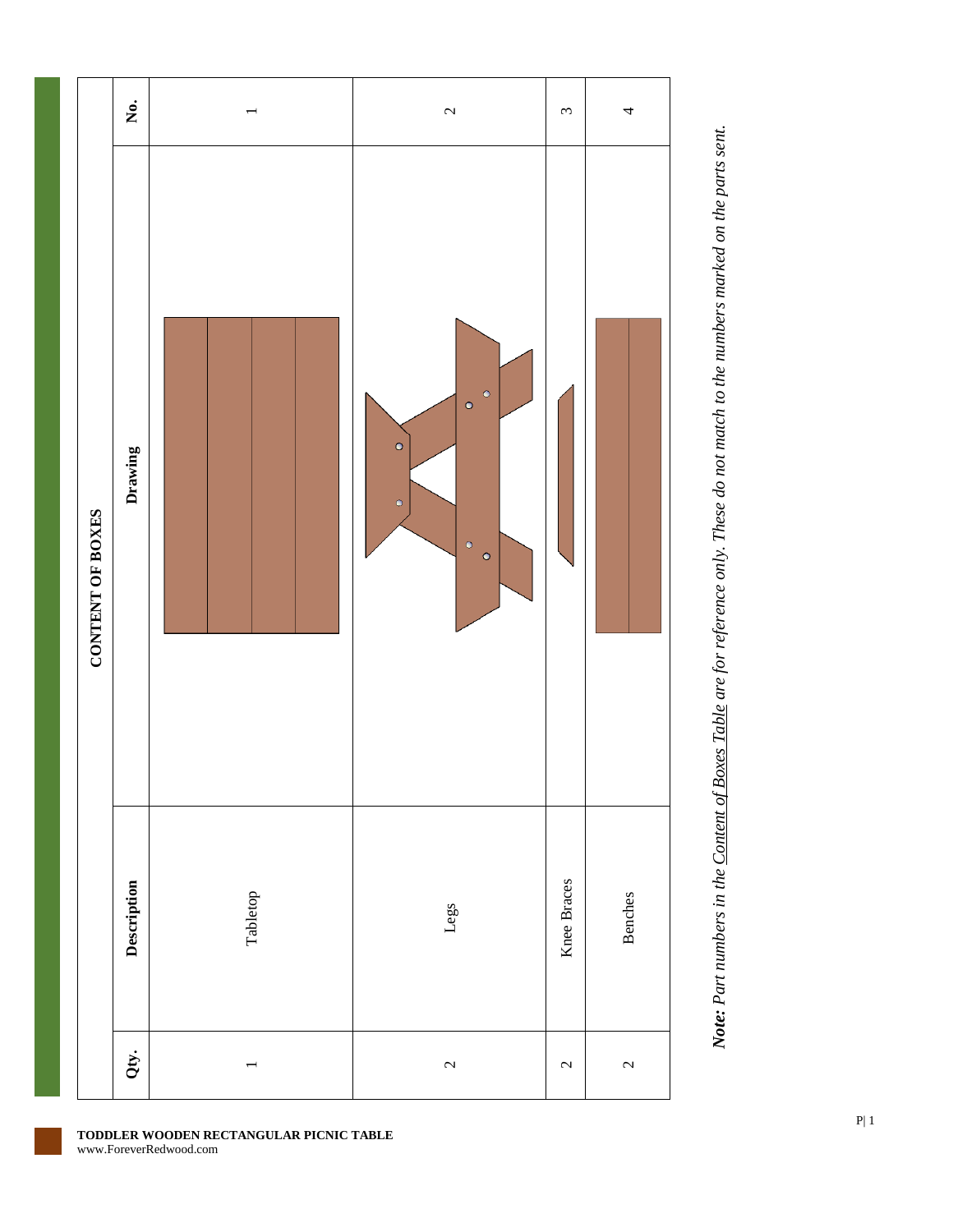|               | Ż.          | ≺                                                                                                                                              | $\mathbf{a}$  | $\cup$        | $\Box$                                                                                 |
|---------------|-------------|------------------------------------------------------------------------------------------------------------------------------------------------|---------------|---------------|----------------------------------------------------------------------------------------|
| HARDWARE LIST | Drawing     |                                                                                                                                                |               | Ç             |                                                                                        |
|               | Description | (To attach the legs to the table<br>top. / To $\,$<br>attach the benches to the legs).<br>$5/16''$ X 3 $\frac{1}{2}$ Y <sub>2</sub> $''$ Bolts | 5/16" Washers | $5/16''$ Nuts | (To attach the knee braces to the legs and to<br>8" X 3" Deck Screws<br>the tabletop). |

Note: Dimensions of your hardware will vary depending on size. *Note: Dimensions of your hardware will vary depending on size.*

**TODDLER WOODEN RECTANGULAR PICNIC TABLE**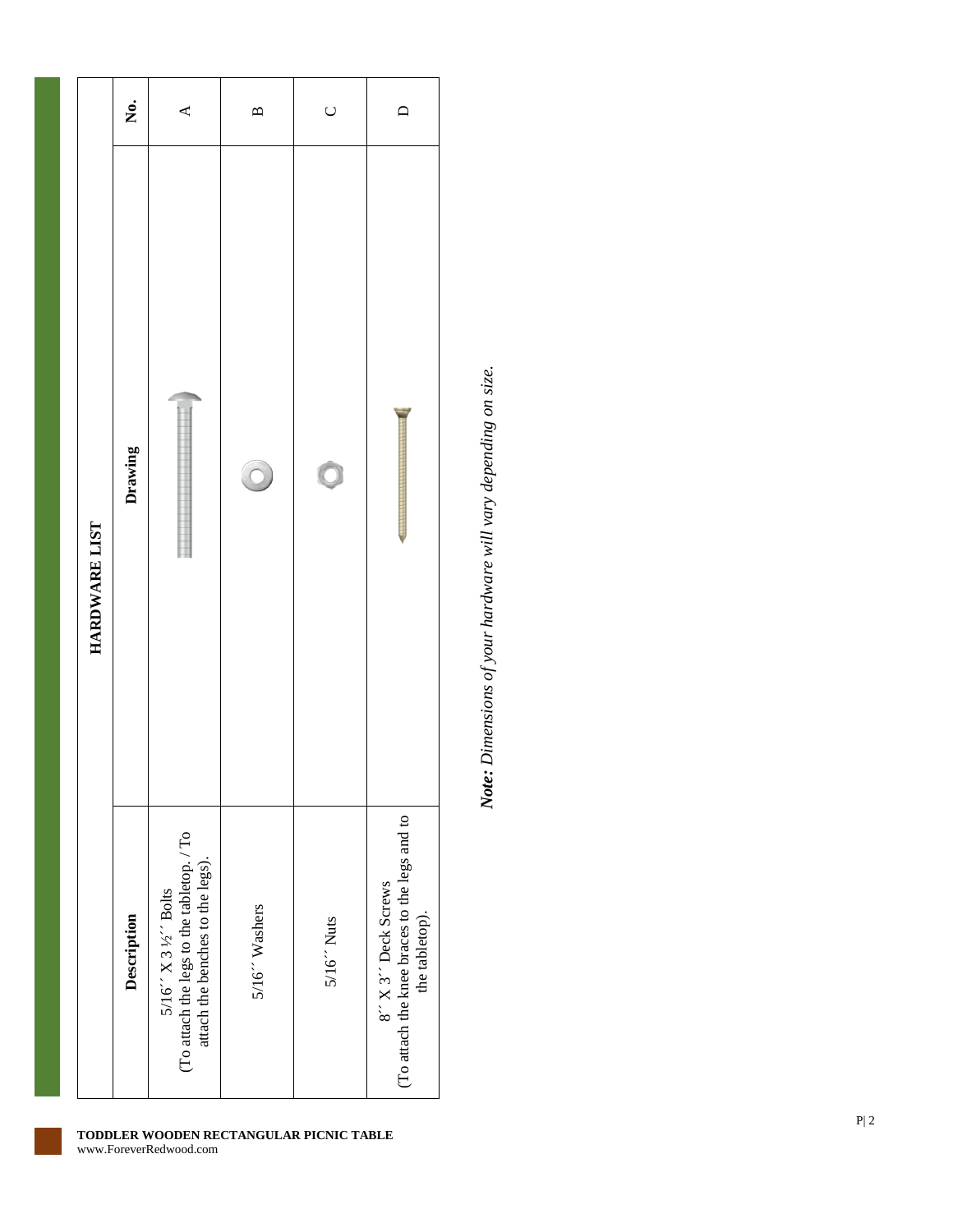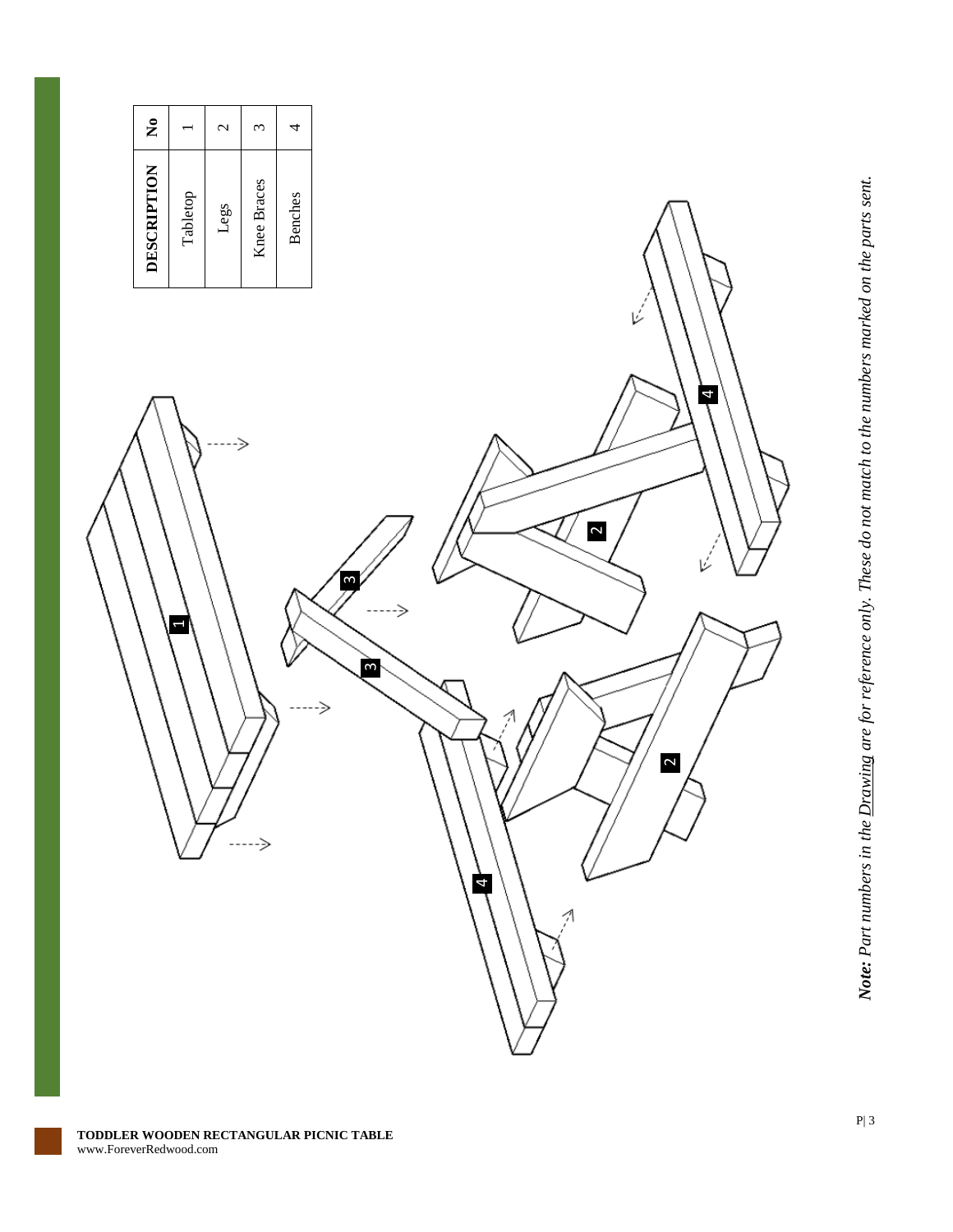**Step 1:** Place the tabletop **(1)** upside down. After that, use 5/16´´ x 3 ½´´ bolts **(A)**, washers **(B)** & nuts **(C)** to attach the legs **(2)** to the tabletop**.** Each part has a series of numbers that indicate where to attach the part with the corresponding number.



**Step 2:** Attach the knee braces **(3)** to the tabletop and to the legs with 3´´ deck screws **(D)**. Each part has a series of numbers that indicate where to attach the part with the corresponding number.

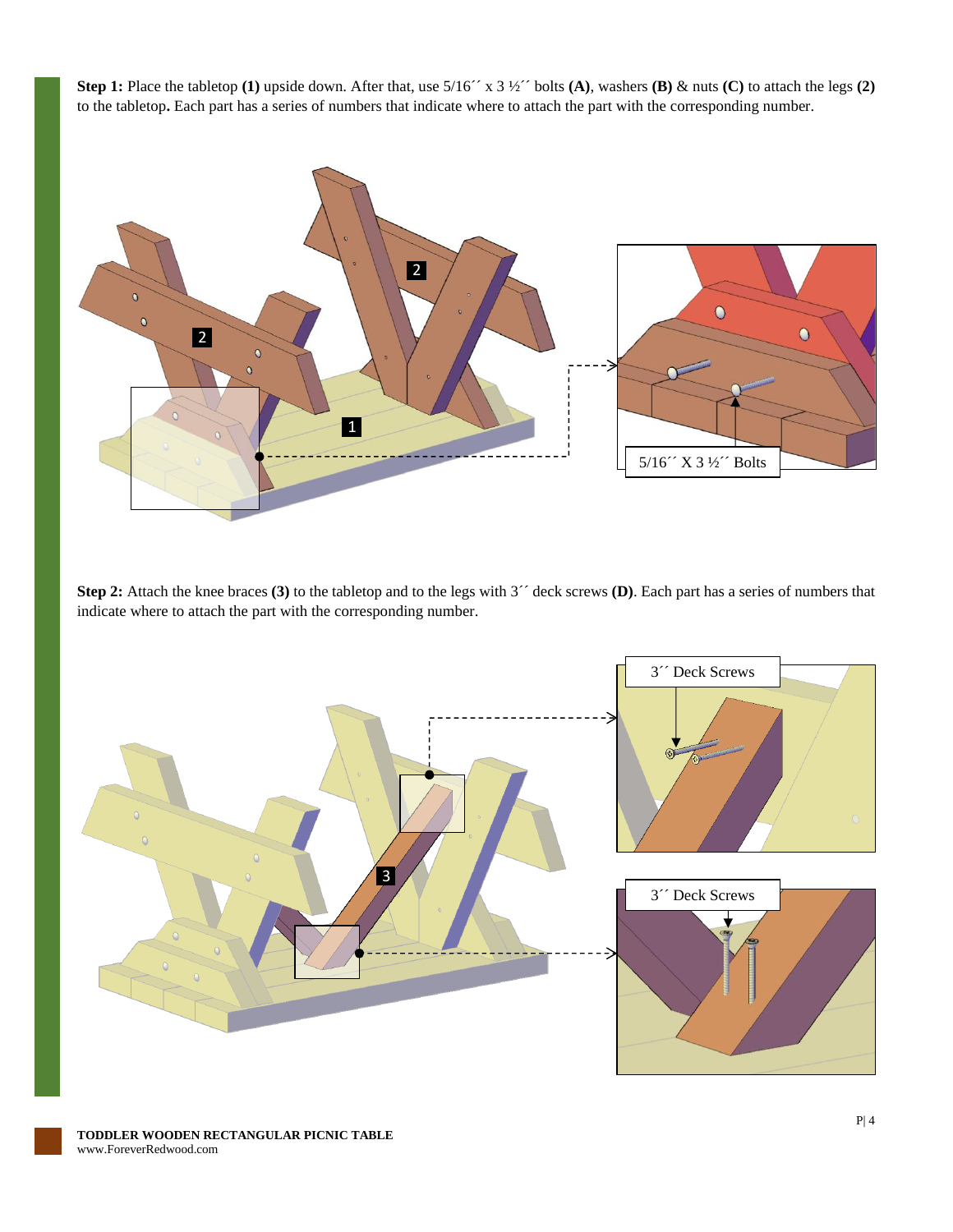

**Step 4:** Finally, use 5/16´´ x 3 ½´´ bolts **(A)**, washers **(B)** & nuts **(C)** to attach the benches **(4)** to the legs. Each part has a series of numbers that indicate where to attach the part with the corresponding number.